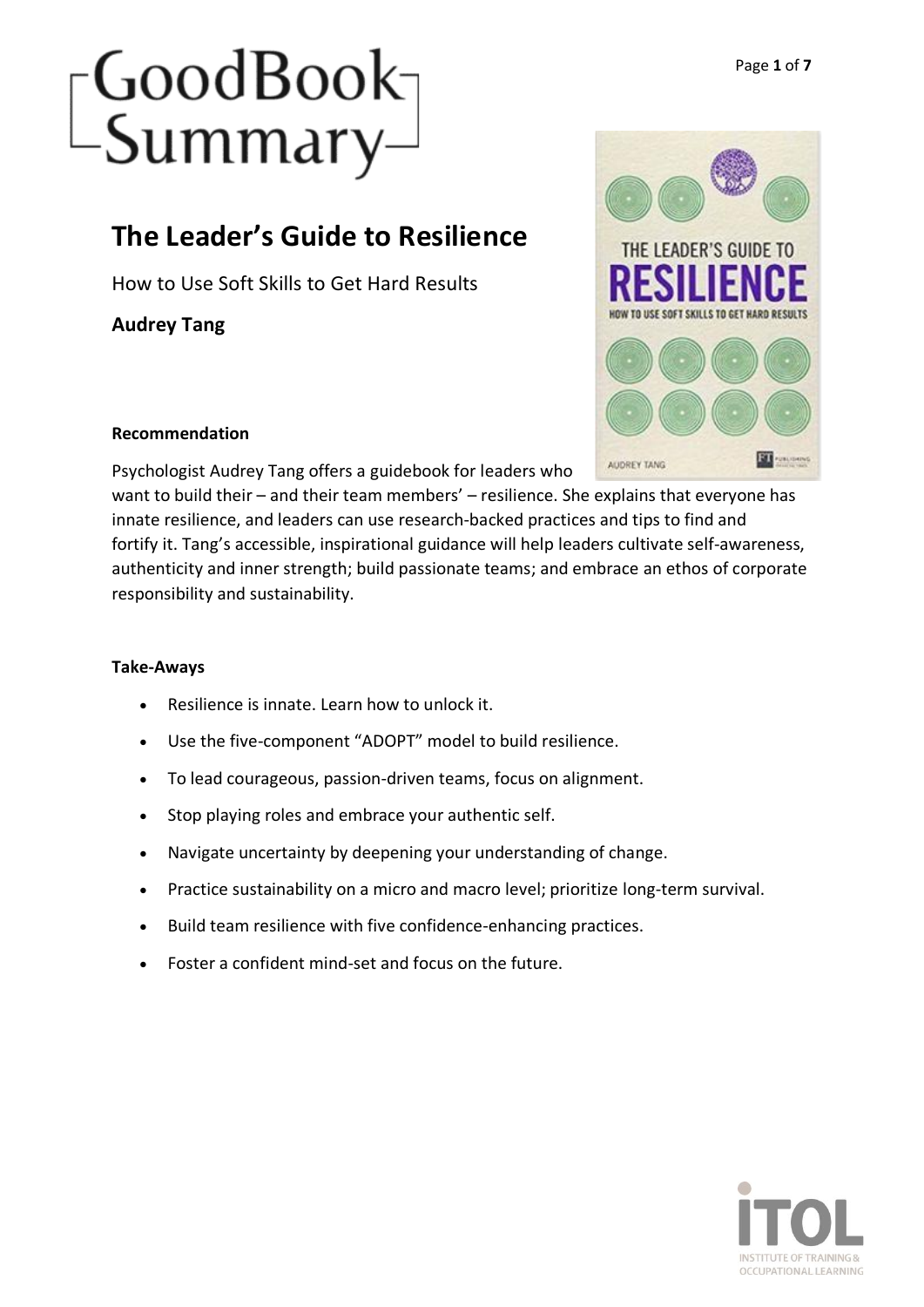# -GoodBook-<br>-Summary-

#### **Summary**

#### **Resilience is innate. Learn how to unlock it.**

You have innate resilience – the ability to survive, recover and flourish amid adversity. When you feel unable to cope with difficult situations, you can tap into your resilience, nurture it and restore it. Being resilient means accepting the reality of your situation and learning from your mistakes. It requires being "selfish" – reflecting on your choices, behaviours and needs, and cultivating the self-awareness to avoid reacting ineffectively or alienating potential allies.

#### *"Resilience and thriving begin not with disregard of what may have caused us pain or distress, but with acceptance and learning."*

To expand your resilience, focus on healthy collaboration and foster supportive relationships. Understand your value as an individual contributor and your capability to create and co-create solutions. Reflect on your sources of inner strength – your unique "pillars" of resilience. Are you neglecting your pillars? If your family members, for example, constitute a pillar of resilience for you, then nurture your connections with them. Strengthen the pillars that need your attention.

Psychologist Kathryn McEwen suggests these steps to help you sustain long-term resilience:

- 1. **Connect with yourself** Identify your values, and make sure your daily life aligns with them.
- 2. **Align with your organisation's values** Share your company's values with your team to make sure everyone is pulling together.
- 3. **Cultivate a positive outlook** Aligning with your organization's broader mission helps you withstand unexpected challenges.
- 4. **Minimise stress** Identify your daily tension triggers, so you can manage them.
- 5. **Manage your competitive impulses** Cooperation often serves you better than competing, and it draws in people who share your mind-set.
- 6. **Maintain your physical and mental health** Organizations should support their employees' well-being.
- 7. **Develop your broader network** Form partnerships with aligned groups and community members.

#### **Use the five-component "ADOPT" model to build resilience.**

ADOPT stands for Act, Deal, Optimize, Prepare and Thrive. Act by becoming the proactive director of your life and taking ownership of your choices. Deal by tackling situations right away, rather than procrastinating. Optimize by taking care of your mental and œ

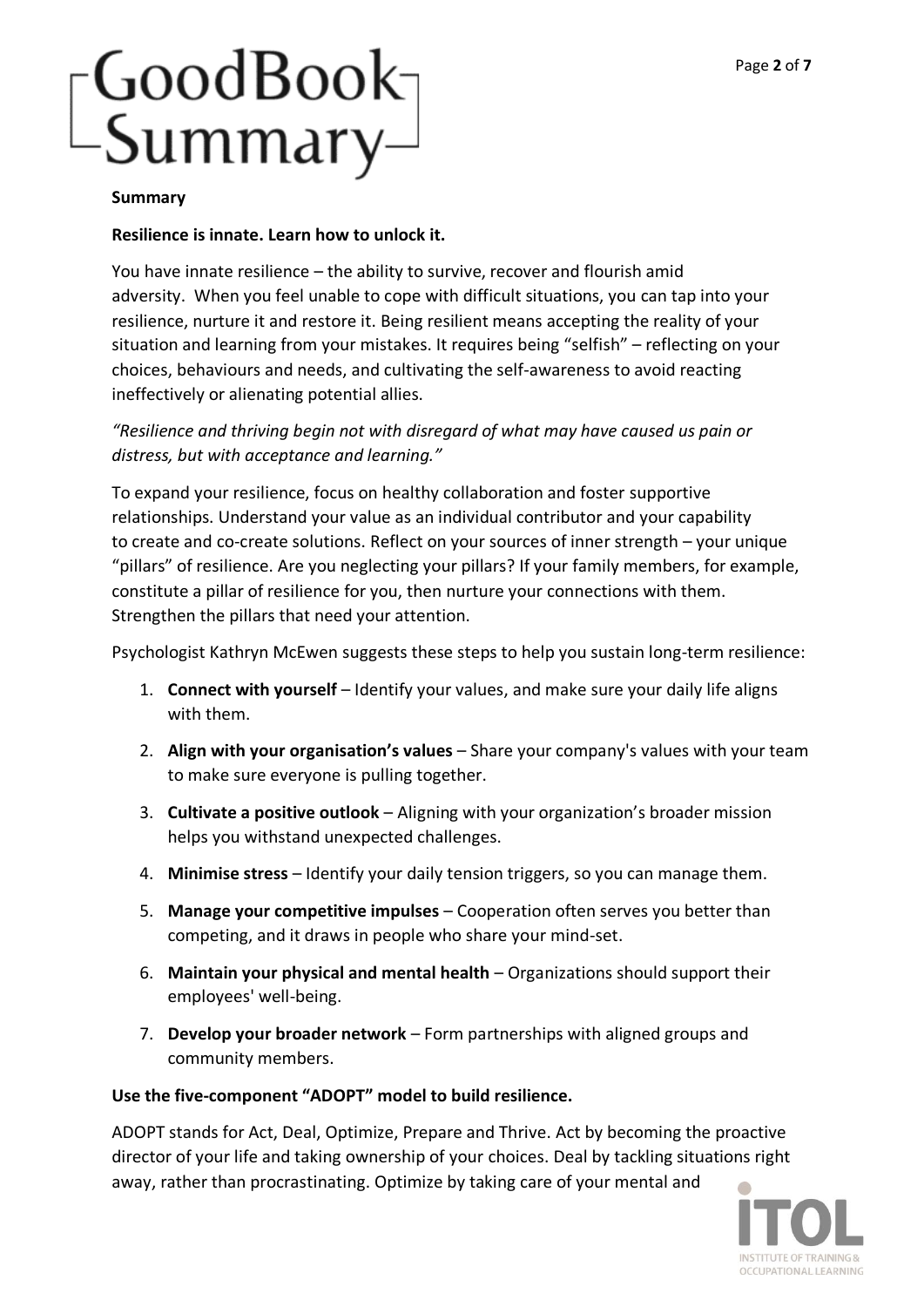# [GoodBook<sub>]</sub><br>| Summary

physical health and being present and engaged while looking for ways you can improve. Prepare by considering potential undesirable outcomes and planning ahead to avoid them. And thrive in the face of challenges by surrounding yourself with people who boost your strength and support your growth.

### *"If you know what you need to be strong, you also know what you need to reinforce in case of damage."*

Use this ADOPT model exercise to build strength as a leader by drawing from your individual sources of support and power:

- 1. **Act** Carve out time to reflect on your strengths and on the areas where you need support. Consider who in your network can help you compensate for skills or expertise you lack.
- 2. **Deal** Create "If *X* happens, then I will…" statements to prepare coping mechanisms for stressful situations. Keep easily accessible items around that help you stay grounded and respond to stress. For example, if you know you will feel overheated if you get upset, have a small fan at your desk.
- 3. **Optimise** Make personal development and reflections a part of your team meetings, and share improvement ideas.
- 4. **Prepare** Just as you target muscle groups you want to build when you exercise, identify and reinforce areas of weakness you face in the workplace.
- 5. **Thrive** Celebrate the victories you already achieved. Self-development is a continuous process.

### **To lead courageous, passion-driven teams, focus on alignment.**

Create opportunities for your team members to learn to care more about your organisation's mission.

*"Every person you work with, everything you do – that's an opportunity to make a difference – if not on a wider scale, at the very least within your immediate environment."*

Unleash their drive and passion by pursuing three facets of growth:

- 1. **Awareness** Through coaching, appraisal or training, help team members identify and address ineffective habits or practices.
- 2. **Development** Give people the tools they need to make meaningful change and correct their mistakes. Make sure your team members have the learning opportunities and support they need.

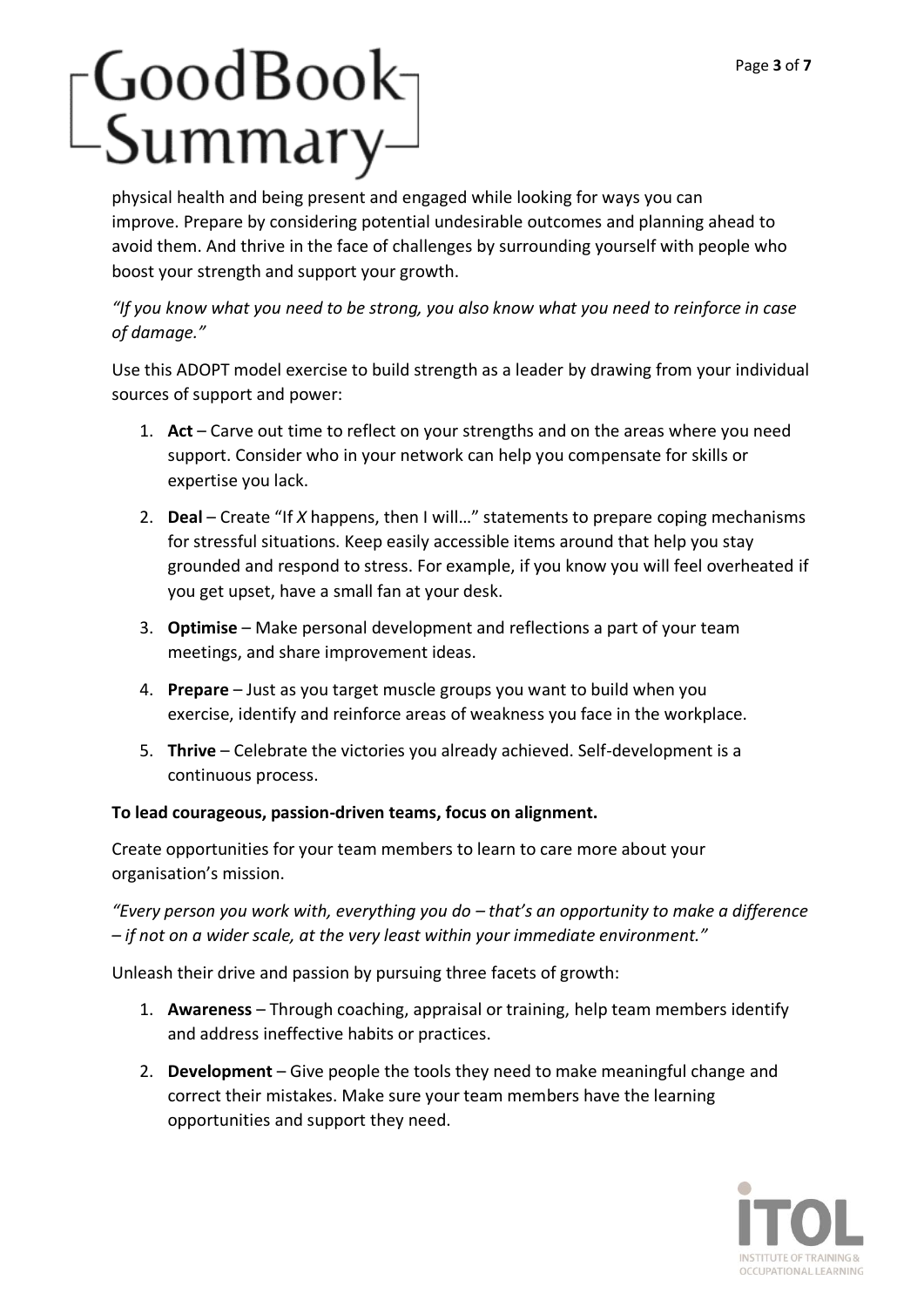# [GoodBook<sub>]</sub><br>[Summary]

3. **Opportunity** – Provide people with safe spaces and sufficient time to try new things and improve their skills. Expect that some mistakes will occur as a natural part of any individual's learning curve.

This ADOPT exercise can help leaders attract, retain and manage courageous talent:

- 1. **Act** Identify three core values you treasure and incorporate them into your life as a leader. This will attract people who align with you.
- 2. **Deal** Navigate disappointing situations with your team members by asking individuals what they think they should do to solve their problems; this empowers them to discover solutions.
- 3. **Optimise** Aim high when working toward specific goals, maintain a positive attitude and focus on future rewards.
- 4. **Prepare** Create a more positive culture by embracing small acts of kindness, such as telling people when they do a good job.
- 5. **Thrive** Connect with people in person and show up when it counts. Your most meaningful connections occur in real life, not online.

#### **Stop playing roles and embrace your authentic self.**

It's easy to lose your authentic self in projecting your "adaptive" self, the version of you shaped by other people's expectations shape and the roles you play when navigating different contexts. Overcoming your fear of what others think enables you to connect with your authentic self and become a more resilient leader.

To cultivate authentic professional relationships, you must hold onto that connection with your true self. Reflect on your unique "VITALS" (Values, Interests, Temperament, Aroundthe-clock rhythm and Strengths), and make sure that your workday aligns with – rather than opposes – them. To assess your rhythms, reflect on the time of day you're most productive.

### *"While you may be extremely successful 'playing a role', I ask you to consider the following coaching question: Would the younger version of you be happy with you as a role model?"*

Manage the emotions you display at work, so they aren't out of sync with your true feelings. Publicly managing your feelings to match organizational norms is emotional labour that can lead to exhaustion, resentment and frustration. To be a more authentic presence in your professional life, connect with someone you respect, a mentor who can challenge and guide you. Practice gratitude to root yourself in the moment, and focus on being a better version of yourself, rather than chasing fantasies of what you or your life ought to look like.

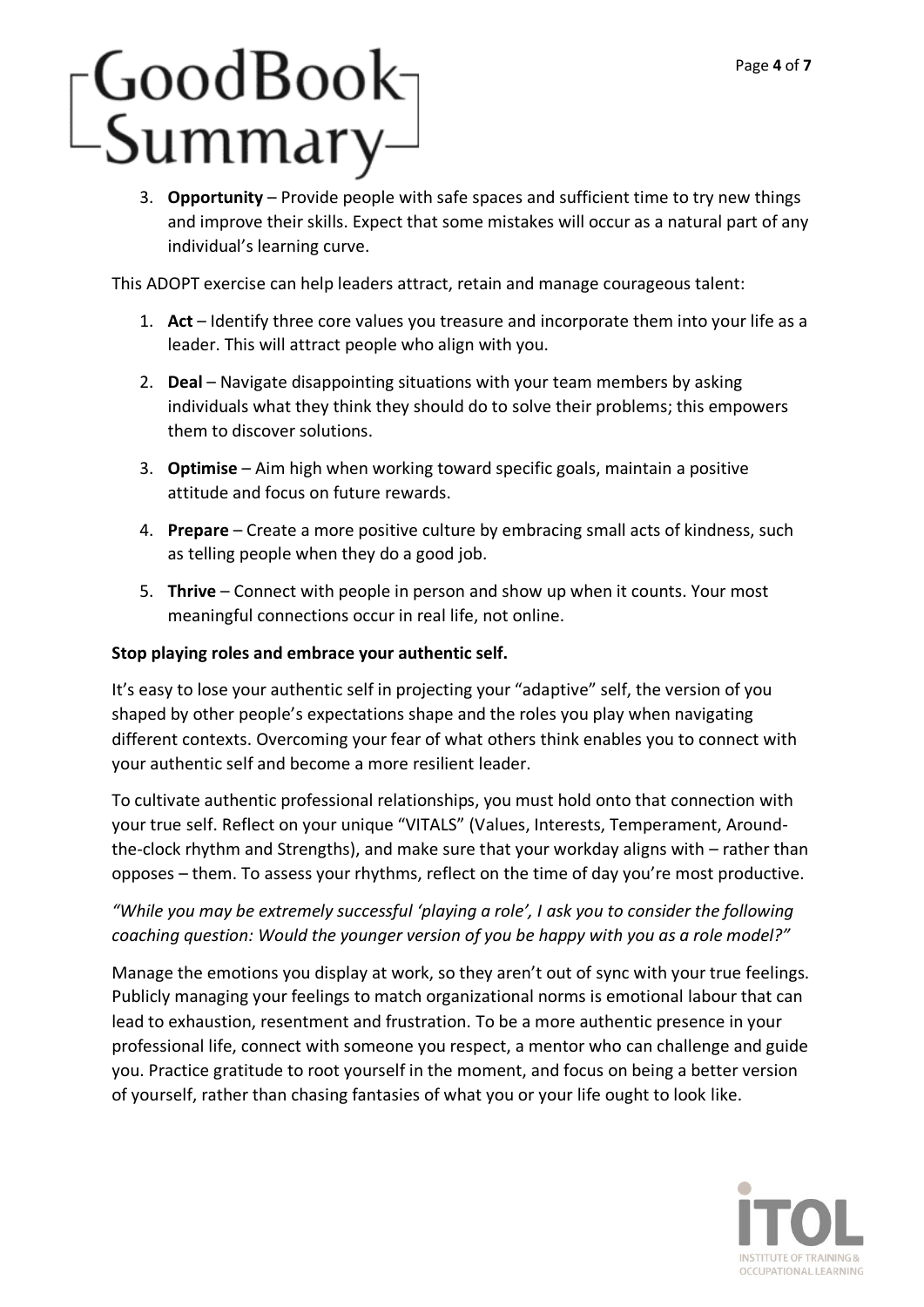# -GoodBook-<br>-Summary-

#### **Navigate uncertainty by deepening your understanding of change.**

Change occurs in these phases, and each one holds learning opportunities:

- **Pre-contemplation** A crisis hasn't hit yet, and you haven't thought of what behavioural changes your organization might need to make.
- **Contemplation** You're aware of a pressing issue, but you haven't yet made an organizational commitment to take action. Be wary of falling into habitual responses to problems. Be open to innovative solutions.
- **Preparation** Begin creating an action plan. Time is a precious resource at this stage, so use it wisely.
- **Action** You make behaviour changes.
- **Maintenance** Form necessary new habits in response to organizational change.

*"Building resilience isn't new; it's commemorating and restoring what works and creating room for new growth."*

When you find yourself rebuilding during a crisis, the following architect-inspired principles apply to a wide range of circumstances:

- **People often want to save the facade** People may react with ego and hope to preserve their image, but this isn't always possible when rebuilding. Sometimes you must embrace vulnerability.
- **Keep things that work** Just as you'd preserve worthy internal structures in a building as you redesign it, reflect on whether new aspects of your growth can align with older structures that still work well.
- **Prepare for surprises** You may encounter resistance or adaptations as you begin the work of change. Reflect on them.
- **Be mindful of your impact on others** Consider whether you'll need to negotiate and how to communicate effectively.
- **Reflect on your scaffolding** Make sure you have an appropriate support network, say of mentors and professionals, to oversee change.
- **Redevelopment is ongoing** Change is a long-term process, so arm yourself with a positive mind-set and prepare for inevitable mistakes.
- **Respect foundations** Your new normal is more likely to succeed if you don't demolish your history; pay homage to your past.

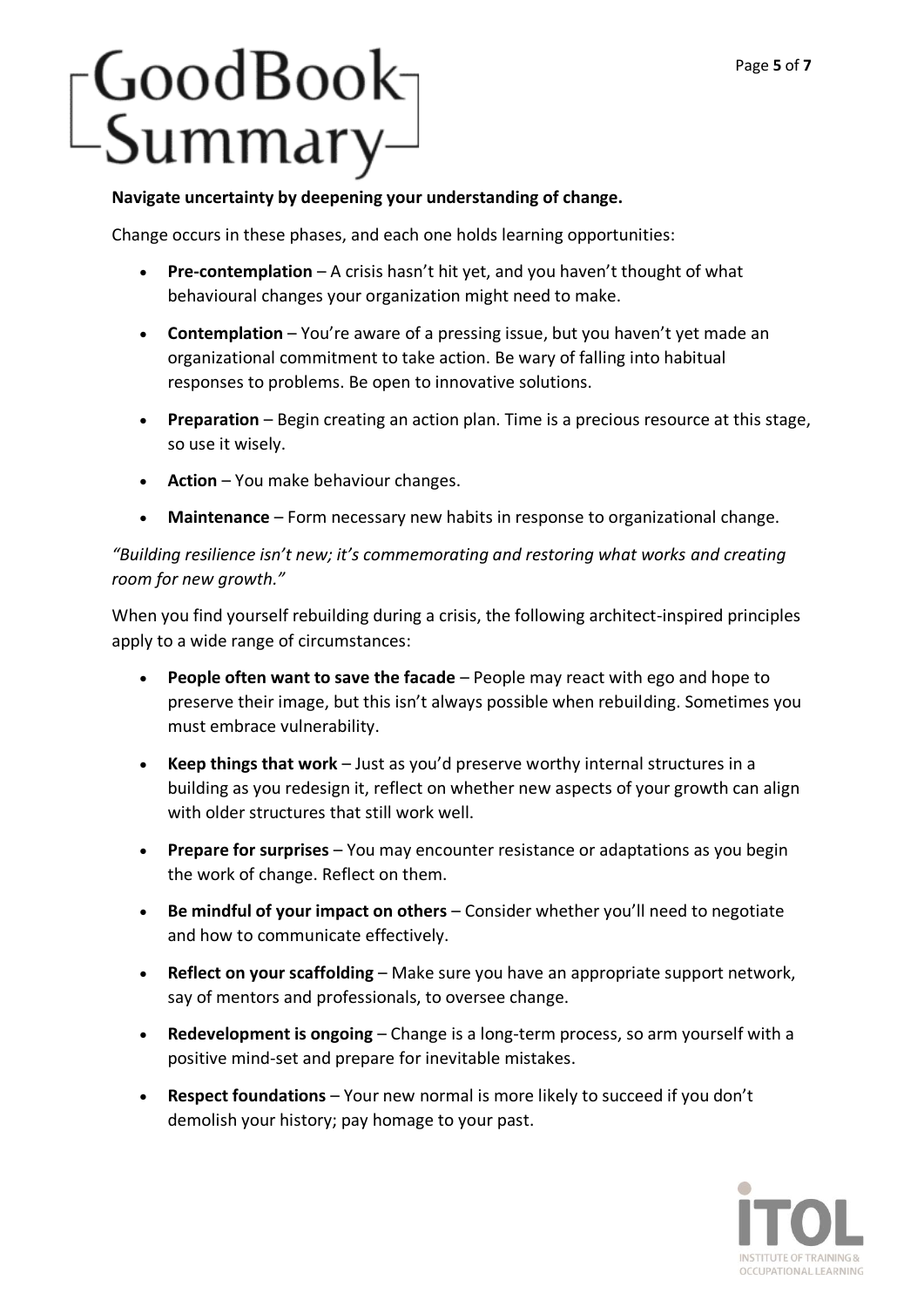# [GoodBook<sub>]</sub><br>| Summary

#### **Practice sustainability on a micro and macro level; prioritise long-term survival.**

Some crises will take you by surprise, but – for example – climate change isn't one of them. If you believe in preparing for crises before they happen, embrace corporate responsibility today. To become a more sustainable organization, manage your resources, reduce waste and prioritize efficiency in your micro environment – at the level of your business – and your macro environment – your community and society at large.

Millennials demand environmentally responsible products and will pay higher prices for sustainable goods. Avoid misleading the public by green-washing or exaggerating your sustainability claims.

*"Resilient thinking is looking beyond the present. It sees a future that can exist beyond your lifetime. If you want your business, your work – your legacy – to continue beyond you, then you have to look beyond your backyard."*

Consider how your organization can maintain and restore the resources that contribute to its long-term survival and that of its community. Sustainability should occur parallel to contributing to your workers' well-being. Make your workplace more environmentally sustainable in areas ranging from design choices to energy management to food sources. Adopt the mind-set of shepherding the use of energy in multiple forms by treating it as a valuable resource.

#### **Build team resilience with five confidence-enhancing practices.**

Don't wait for a crisis to build resilience. Build it pre-emptively. When resilient practices become a daily part of a team's routine, people will feel confident in their ability to survive unexpected challenges.

#### *"Resilience is about 'knowing' you will be OK."*

Use the following practices to cultivate organizational resilience:

- 1. **Build trust** Resilient teams trust their leaders, who in turn trust their employees. Consider doing a trust audit, or evaluating trust levels, by assessing trustrevealing metrics in areas such as sales targets, media reports, employee satisfaction, turnover and retention.
- 2. **Live and own your narrative** Craft your desired story and communicate it to the world when your company is doing well, rather than trying to tell your story from a defensive standpoint after you made a mistake.
- 3. **Respond to mistakes** Admit to your mistakes, take responsibility for them and learn from them. Use Toyota's "Five Whys Technique" to understand failures more deeply. Ask five "why" questions after an error. With each answer, probe deeper